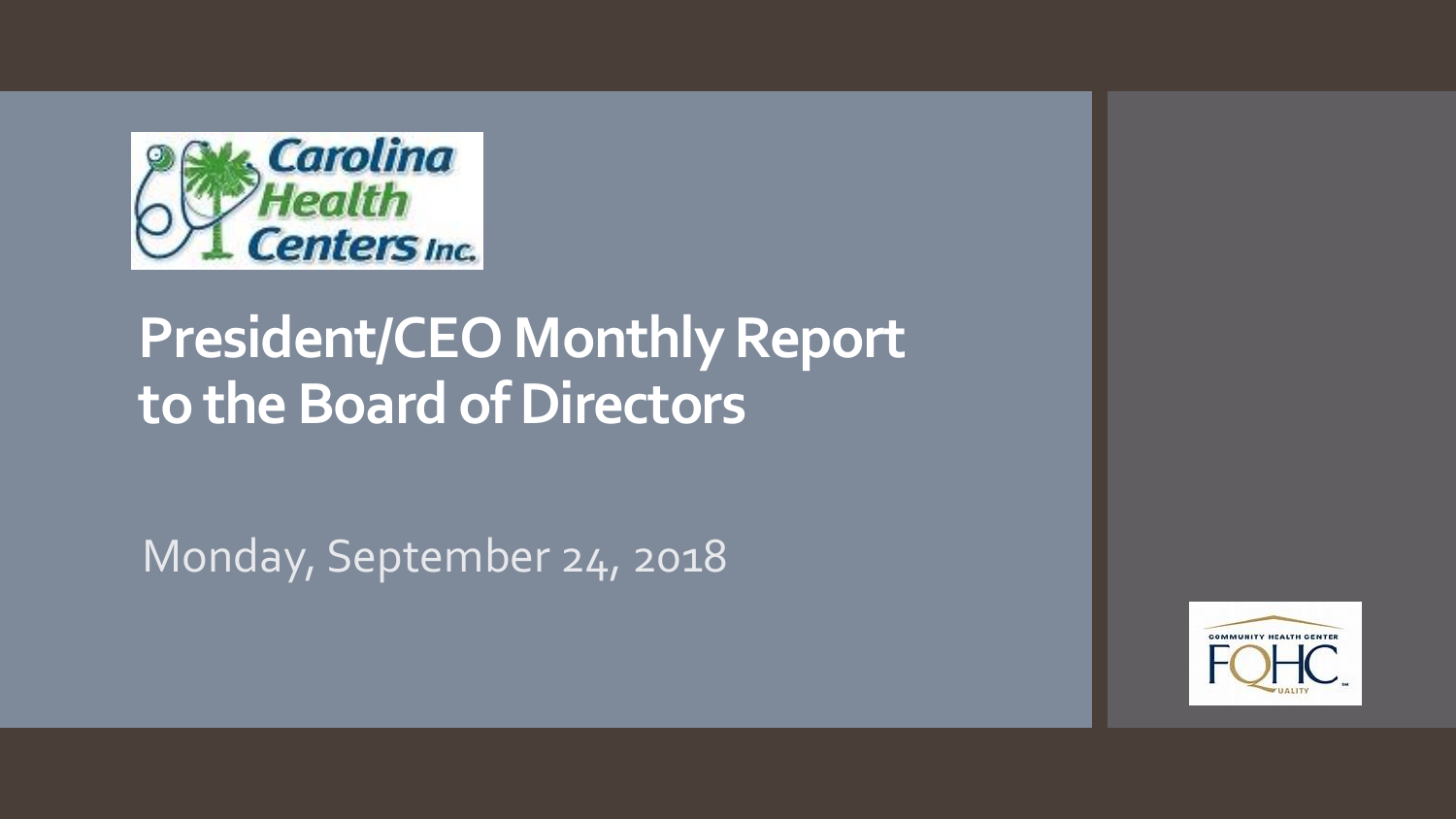## Advocacy and Health Policy

### Federal:

- Health Center Appropriations
	- FY 19 Appropriations Bill contains \$1.63 billion for health centers – level funding
	- FY20 Funding cliff NACHC preparing to seek long term cliff fix

#### 340B Drug Pricing Program

- Shift from legislative to regulatory focus
- Congressional attention will resume

#### State:

- LLR interpretation impacting delivery service no action at PCA level
- Conducting analysis for to present to Senator Nicholson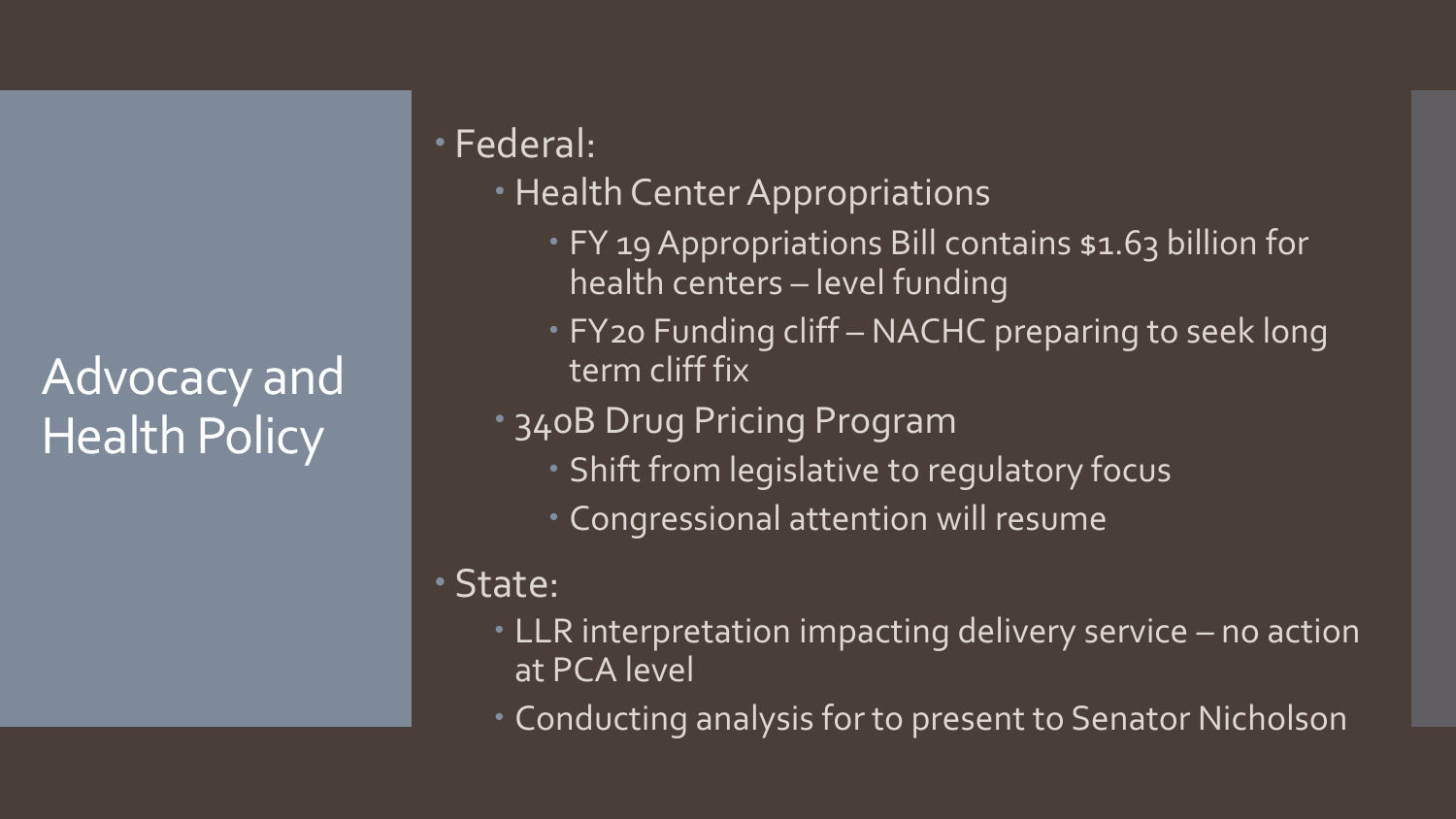CHC Staff and Leadership Development

- Monthly Leadership Team Meetings
- **Monthly Administrative Staff Meetings**
- Employee Satisfaction Survey Full report next month
- **Focused and Proactive Provider Recruitment Strategy**
- Senior Team Performance Reviews 4/5 complete
- **Upcoming Corporate Staff Meeting – Tuesday, October 9th**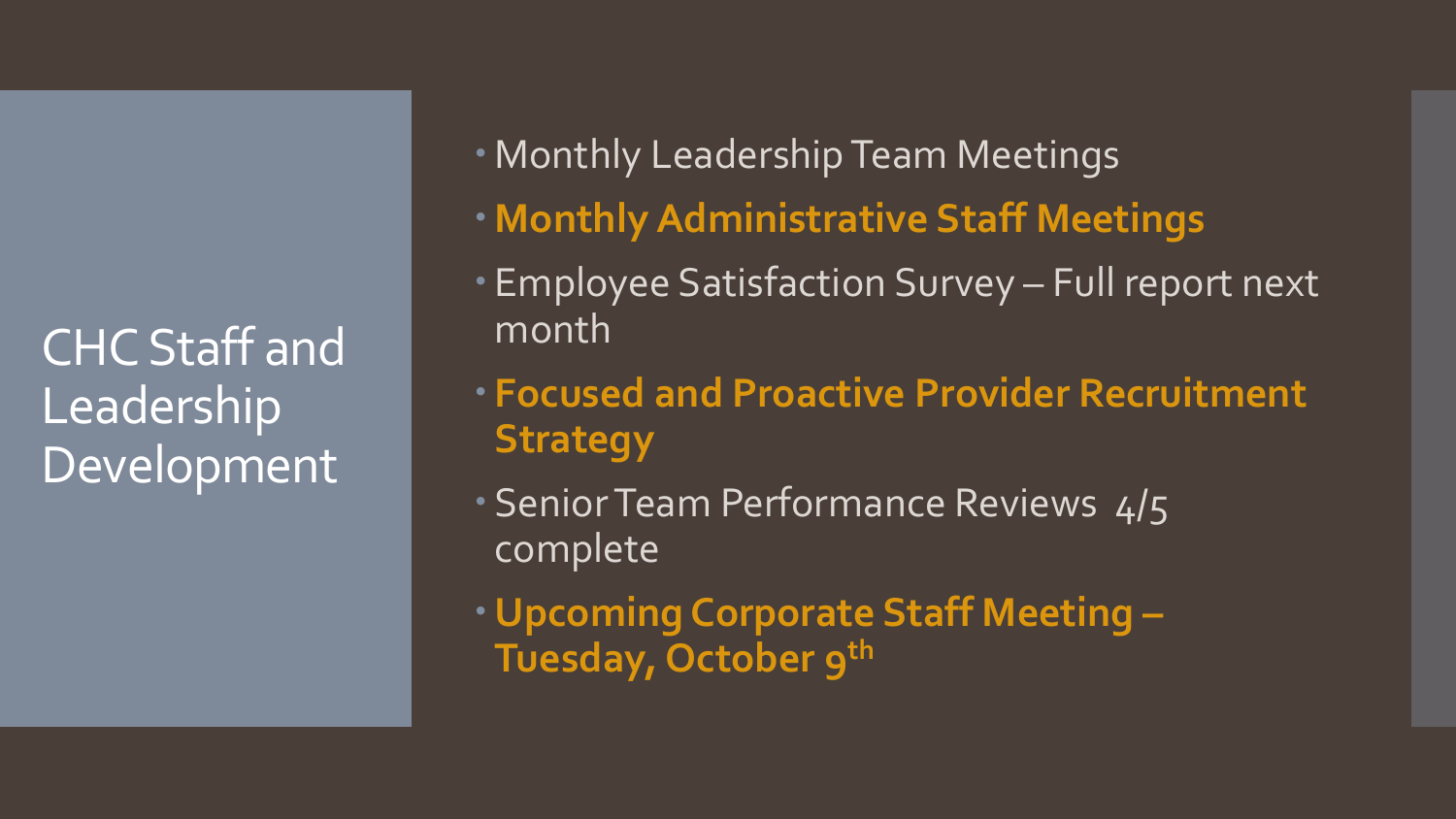Strategic and **Operational** Updates

#### **Department of Pharmacy:**

- **Final report on independent audit:** 
	- **Inventory management**
	- **Tracking of clinic administered drugs and devices**
	- Cash pricing policies
- Contract pharmacy Curant fully implemented and due diligence planned with CVS

#### **Department of Family Medicine:**

- **Focus on Ware Shoals transition**
- LC4 medical staff stability

#### **Department of Pediatrics:**

- Dr. Jessica Blanding interviewed for vacancy at Hometown
- Evaluating need for additional capacity @ TCC
- Dr. Brigman developmental pediatrician joins CHC on September 27<sup>th</sup>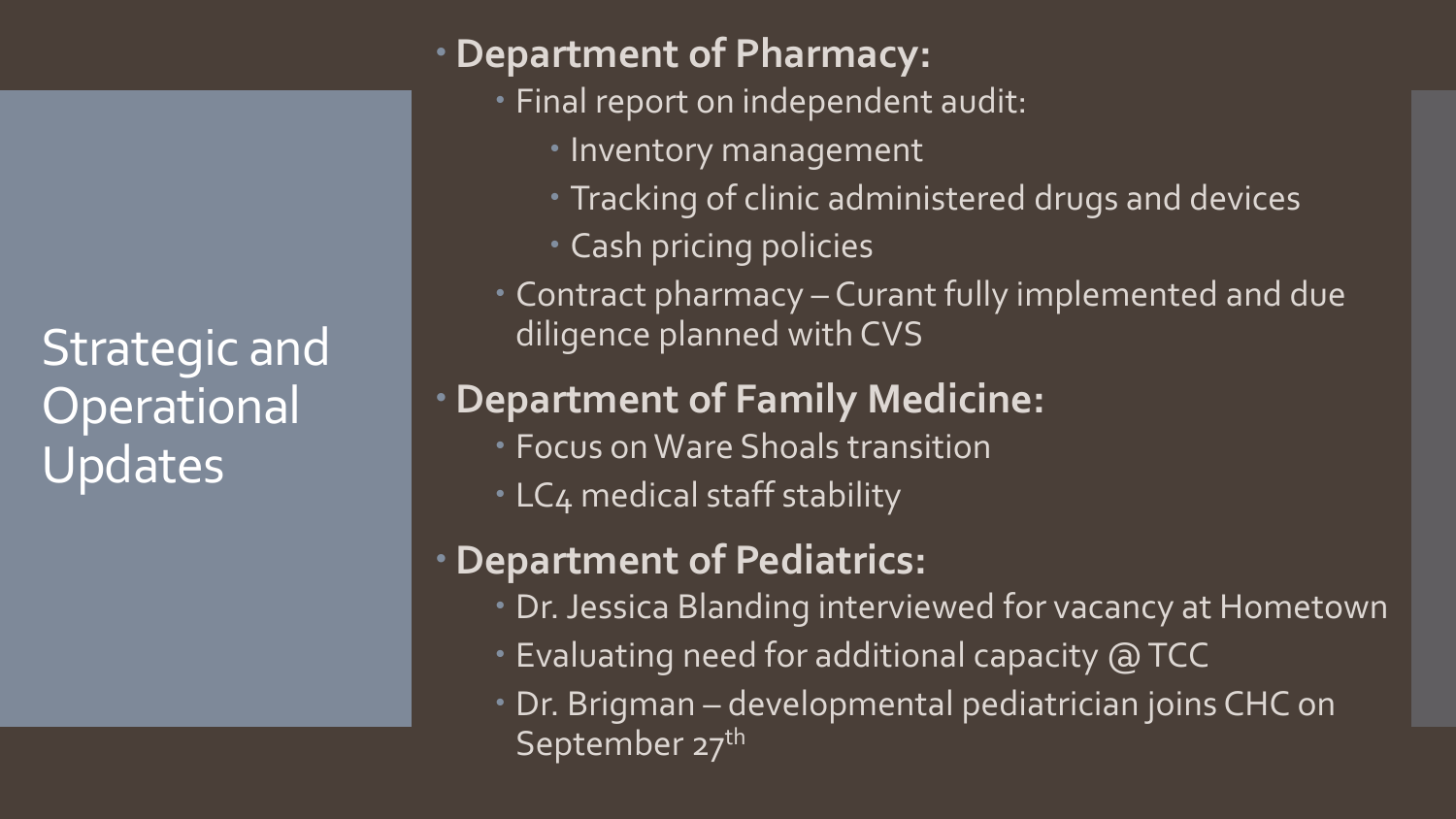Strategic and Operational Updates

#### Behavioral Health

- Vacancy @ TCC consider CHC employed counselor
- NOGA for SUD MH grant additional support for work initiated under AIMS grant and MAT initiatives
- Partnering with MUSC to host regional MAT training January 31, 2019

CIMS

 Quarterly f2f committee meetings on Tuesday, September 25<sup>th</sup>

### SCPHCA

 Coordinating CHC participation in upcoming SCPHCA Annual Conference, Meeting and Health cenetr Board Governance Training